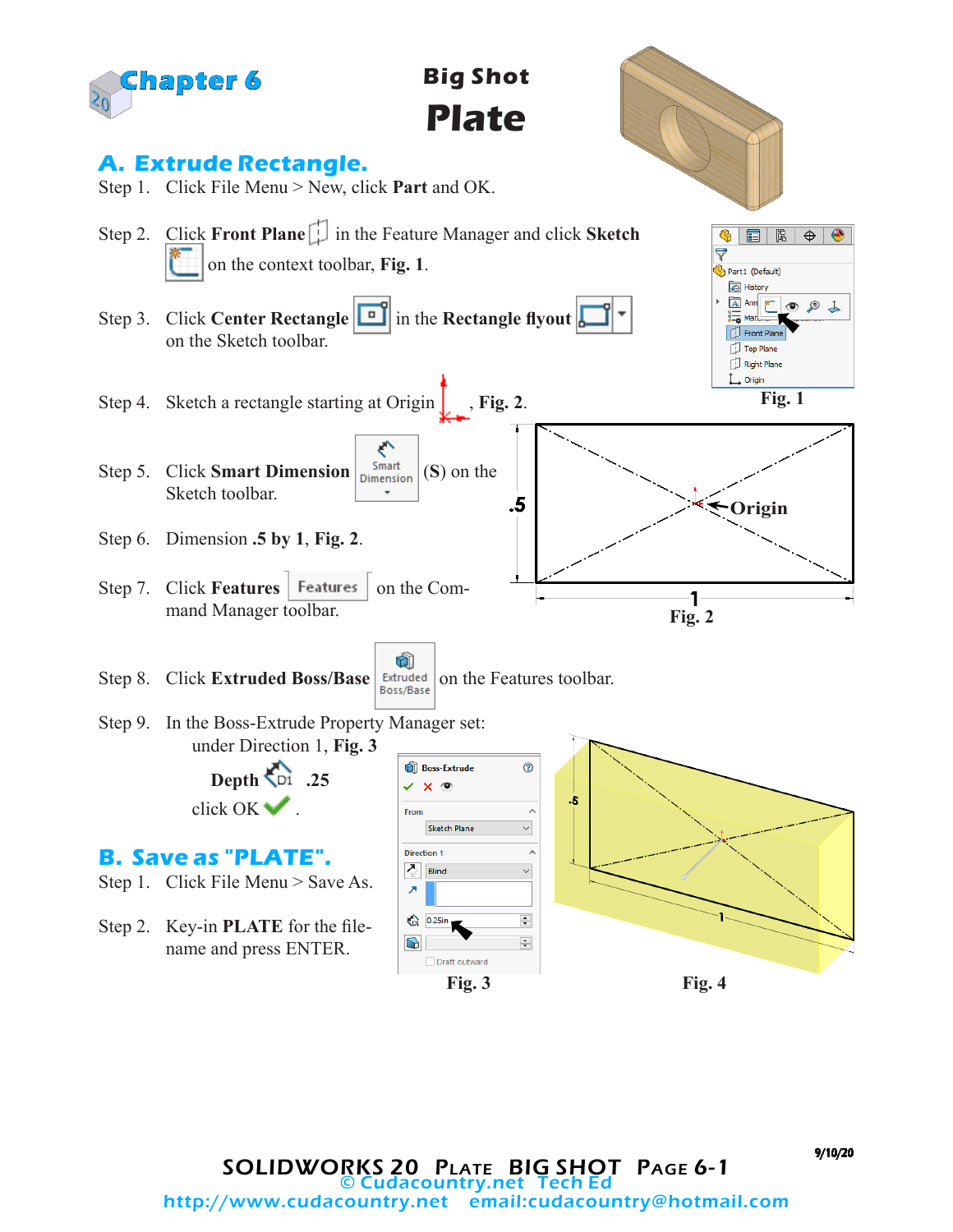

**Fig. 7 Fig. 8**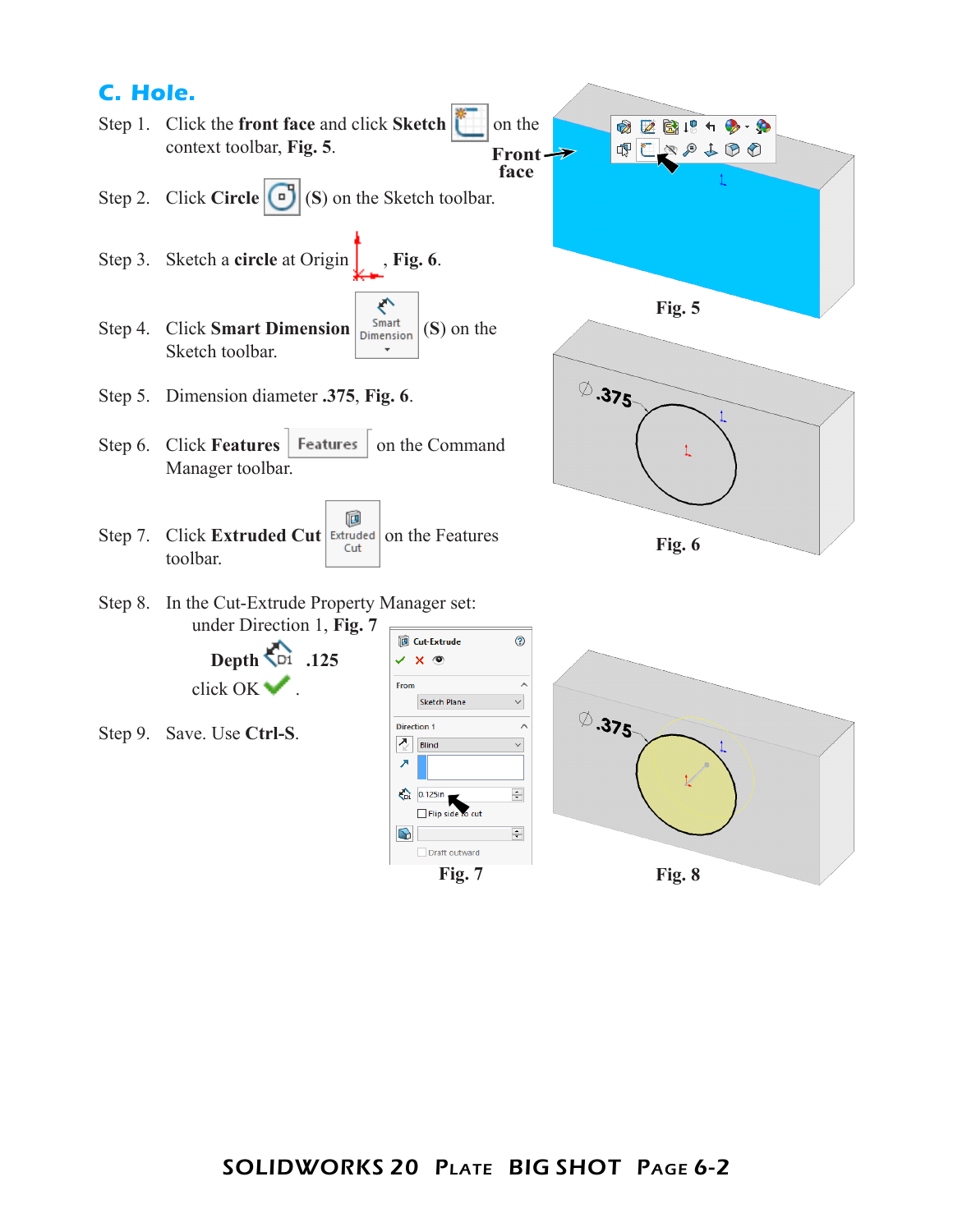## **D. Fillet.**